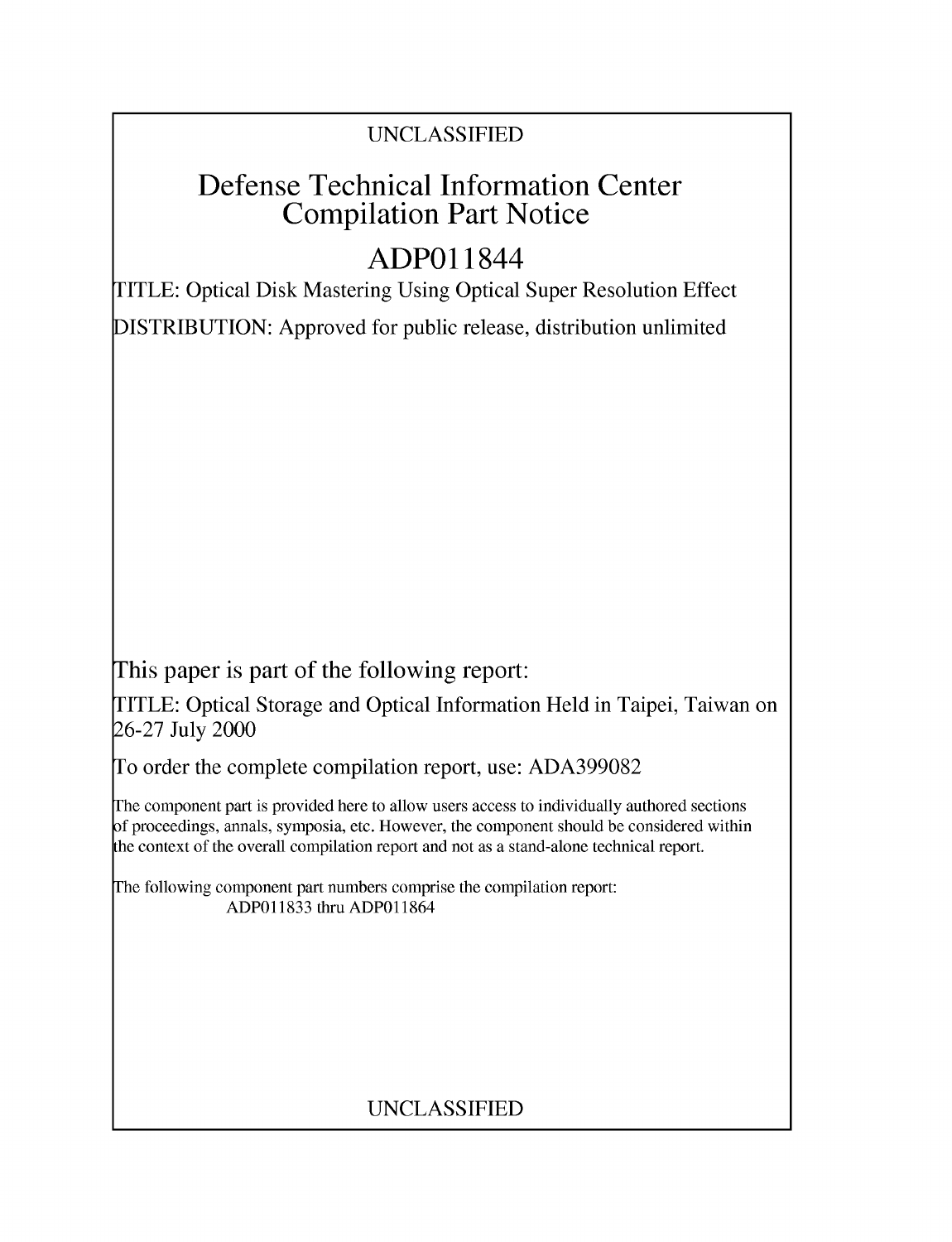# Optical Disk Mastering Using Optical Super Resolution Effect

Shih-Yaon Tsai,Tsung-Eong Hsieh<sup>a</sup> and Han-Ping D. Shieh Institute of Electric-Optical Engineering<br>
<sup>a</sup>Department of Materials Science and Engineering National Chiao Tung University, Hsinchu, Taiwan 300

## ABSTRACT

We propose a new laser lithography technique using the effect of thermal-induced super resolution and demonstrate that the technique can effectively reduce the exposed spot size on the photoresist layer, thus allowing disk mastering toward higher density by using exiting light source and optics. A mask layer, whose nonlinear optical properties result in formation an aperture in high temperature area near to the center of the laser spot, is deposited on the top of the photoresist layer. Usually, the aperture size is much smaller than the laser spot, thus, achieving thermal-induced super resolution. The simulation and experimental results reveal that the line width on the photoresist layer could be shrunk by more than 40%. KEYWORD: disk mastering, thermal-induced super resolution, lithography

## 1. INTORDUCTION

In the conventional laser lithography which is used to make optical master disks, the laser beam is directly illuminated on the surface of photoresist layer, so the resulted exposed area or spot size is limited by the optical diffraction limit. The spot size is approximated to 0.82x  $\lambda/NA$ , where  $\lambda$  is the free space wavelength of light source and NA is the numerical aperture of the object lens. There are two main approaches to reduce the spot size: reducing  $\lambda$  and increasing NA. However, the sensitivity of photoresist material depends on the wavelength of light source. NA of the commercial used object lens is 0.9, and the maximum value of NA is 1 in air. Thus, the two schemes in reducing focused spot size are either with some complication or limited performance. The aim of this paper is to demonstrate that using the effect of thermal induced super  $r = \frac{1}{2}$  can effectively reduce the spot size on the photoresist layer, thus, allowing disk mastering toward higher density using existing light source and optics.

#### 2. PRINCIPLE

Thermal-induced super resolution is caused by the nonlinear optical property of a metal film. **1,2)** By illuminating a metal film with a laser beam, the metal film will melt and the index of refraction of the melting region will yield nonlinear variation locally. Thus, the transmittance of the melting area may be higher than that of other region. Because the Gaussian intensity distribution of the laser beam, so dose the temperature profile of the melting region on the metal film, thus melting region can be well controlled whose size can be much smaller than the focused laser spot size. The intensity distribution of the transmission light should become narrower than that of the incident light. A metal film of Indium is deposited on the photoresist layer, as shown in Fig. 1, the exposed area on the photoresist layer is reduced, thus, forming the finer definition of a line.

# 3. SIMULATION AND EXPERIMENT

Using Dill's exposure model<sup>3)</sup> and Mack's development model<sup>4)</sup>, the thermal-induced super resolution effect caused by the metal layer on a photoresist layer was modeled. In the simulation,  $\lambda$  is 442 nm and NA is 0.5, and metal layer used in this work is GeTeSb, a DVD-RAM recording layer. Experimentally, a line is laterally exposed by a laser-exposing machine on a specimen with the structure shown in Fig. 1. Before development, the metal layer must be removed by some etching solution. After development, the exposed region was removed and formed a linear groove. The experimental parameters are listed in Table 1.

## 4. SIMULATION RESULTS

The simulated results of exposure and development of mastering process without and with the metal layer are shown in Figs. 2 and 3, respectively. After exposure, the distributions of the PAC (photoactive compound) concentration are shown in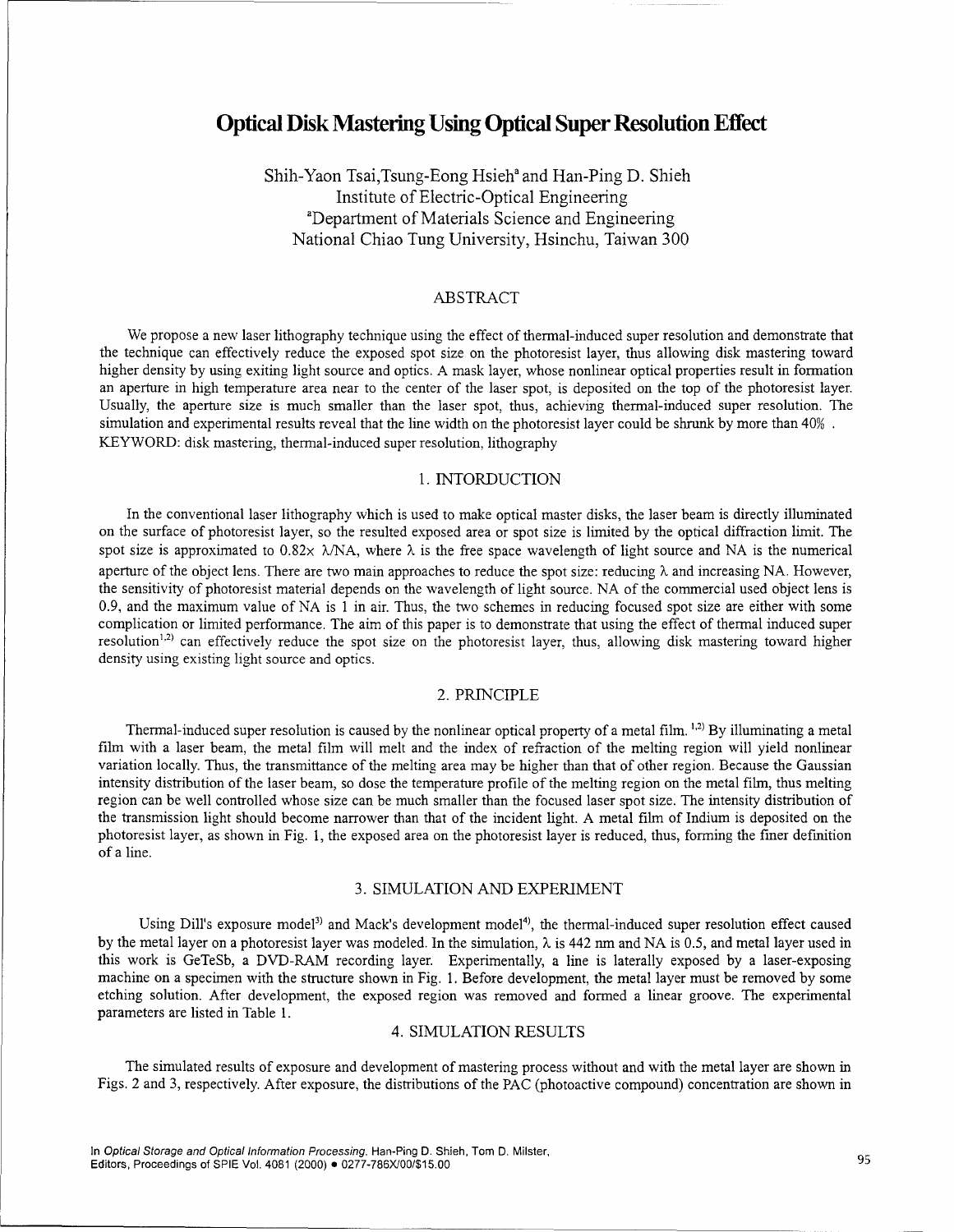Fig. 2. The PAC concentration is normalized so that **I** and 0 represents unexposed and completely exposed, respectively. Figs. 2(a) and 2(b) are the 2D and 3D distributions of the PAC concentration without the metal layer. Owing to the Gaussian intensity distribution of the laser beam and the standing wave effect, the distributions of the PAC concentration in the r and z direction are a Guassian distribution and sinusoidal profile, respectively. With the metal layer, the 2D and 3D distributions shown in Figs. 2(c) and 2(d) reveal that the standing wave effect still exits in the z direction, but the Guassian distribution in the r direction is distorted by the thermal-induced super resolution. After development, the cross-sectional views of the photoresist layer are shown in Fig. 3(a) without, Fig. 3(b) with 5 nm, and Fig. 3(c) with 10 nm metal layer, respectively. The black regions denote the residue photoresists. To simplify the description, we define the space at the bottom and the half depth of the groove as W<sub>interface</sub> and linewidth, respectively, as shown in Fig. 4. As shown in Fig. 3(a), W<sub>interface</sub> is about 2.1 nm without the metal layer, and the angle of the slope at the edge of the groove is about  $30^\circ$ . According to the simulation, 5 and 10 nm metal layers can form an aperture of the diameter of  $0.7\times$ spotsize and  $0.5\times$ spotsize respectively. The results imply that the metal layer yields optical super resolution effect. Consequently, as the thickness of mask layer increases from 0 to 10 nm,  $W_{inertsee}$  shrinks from 2.1 to 1.3 um with the same angle at the edge of the groove, as shown in Figs. 4(b) and (c). As the angle does not vary with the shrinkage of W<sub>interface</sub>, the linewith will decrease with W<sub>interface</sub>. The experiment results As the angle does not vary with the shrinkage of W<sub>interface</sub>, the linewith will decrease demonstrate that thermal-induced super resolution effect can effectively shrink the linewidth of the groove.

However, it is very difficult to measure the size of aperture in real-time, so we examined influences of metal layer thickness and aperture size on the profile of photoresist layer in order to compare with the experimental results. The relations among the metal layer thickness, aperture size,  $W_{interface}$ , and the angle of the edge are depicted in Fig. 5. The three dashed lines represent the results of completely super resolution effect to result in the shrinkage of the  $W_{interface}$  with same angle. The solid lines (a) and (b) represent the influences of the metal layer thickness and aperture size on the profile of the photoresist layer, respectively. From solid line (a), it is found that the decreasing of  $W_{interface}$  mainly arises from the increasing of metal layer thickness. On the contrary, when the thickness of the metal layer is fixed, the variation of the aperture size can only result in altering the angle of the edge, as shown in solid line (b), implying that the optical super resolution is the combination of absorption effect, and shading effect.

#### 5.EXPERIMENTAL RESULTS

Using the structure shown in Fig. 2, the shrinkage of the linewidth can be observed easily. In Fig. 6, the linewidth shrinks from 2.5 um, which is the limit of exposure machine, to 1.4 um as the thickness of Indium film increases form 0 to about 40 nm. To make sure the effect is caused by the super resolution, we further increase the thickness of Indium film. When the thickness is more than 40 *nm,* the linewidth does not shrink, but broaden, which may be caused mainly by absorption effect, as shown in Fig. 7 as the Indium film is too thick to be melted by laser beam. When laser beam passes through Indium film, the absorption effect no longer shrinks the spot size as optical super resolution. Experimental results demonstrate that the linewidth can only be reduced by the optical super resolution effect.

We then used SEM to make more detail observations on the microstructures of the groove. The top view is shown in Fig 8, where (a) without, (b) with 10 nm, and (c) with 30 nm Indium film, respectively. Most notably, the fluctuation of line edges gradually increase from 100 to 300 nm with the shrinkage of linewidth. Because the linewidth depends on the thickness of Indium film, the fluctuation must be influenced by the thickness of Indium film. As the thickness of Indium film increases from 15 to 36 nm, the grain size of the film will rapidly grow from 20 to about 100 nm, as shown in Fig. 9. In melting state, the larger the grain of film is, the rougher the edge of melting region is, as shown in Fig. 10. The sharpness of line is mainly determined by the grain size of Indium film.

In the previous simulation results, we used the cross-sectional profile of phototresist layer to observe the effect of super resolution. To compare with the results, we also used SEM to observe the cross-sectional profile of phototresist layer, as shown in Fig. 11. When  $W_{inertace}$  decreases from 2.1 to 1.7 um caused by the increase of the Indium film, the angle of the groove edge is almost the same. However, as  $W_{interface}$  decreases from 1.7 to 1.368 um, the angle of the groove edge changes from 33° to 25°. From the simulation results shown in the curve c of Fig 3, we can extrapolate that the shrinkage of the linewidth is due to the absorption effect caused by the increase of Indium film and the change of the angle is the consequence of failing to form an aperture in the thick Indium film.

### 6. Conclusion

The effect of thermal-induced super resolution was applied the disk mastering process to greatly decrease the exposed area of photoresist using the existing optics. From simulation and experiment, the linewidth more than 40% less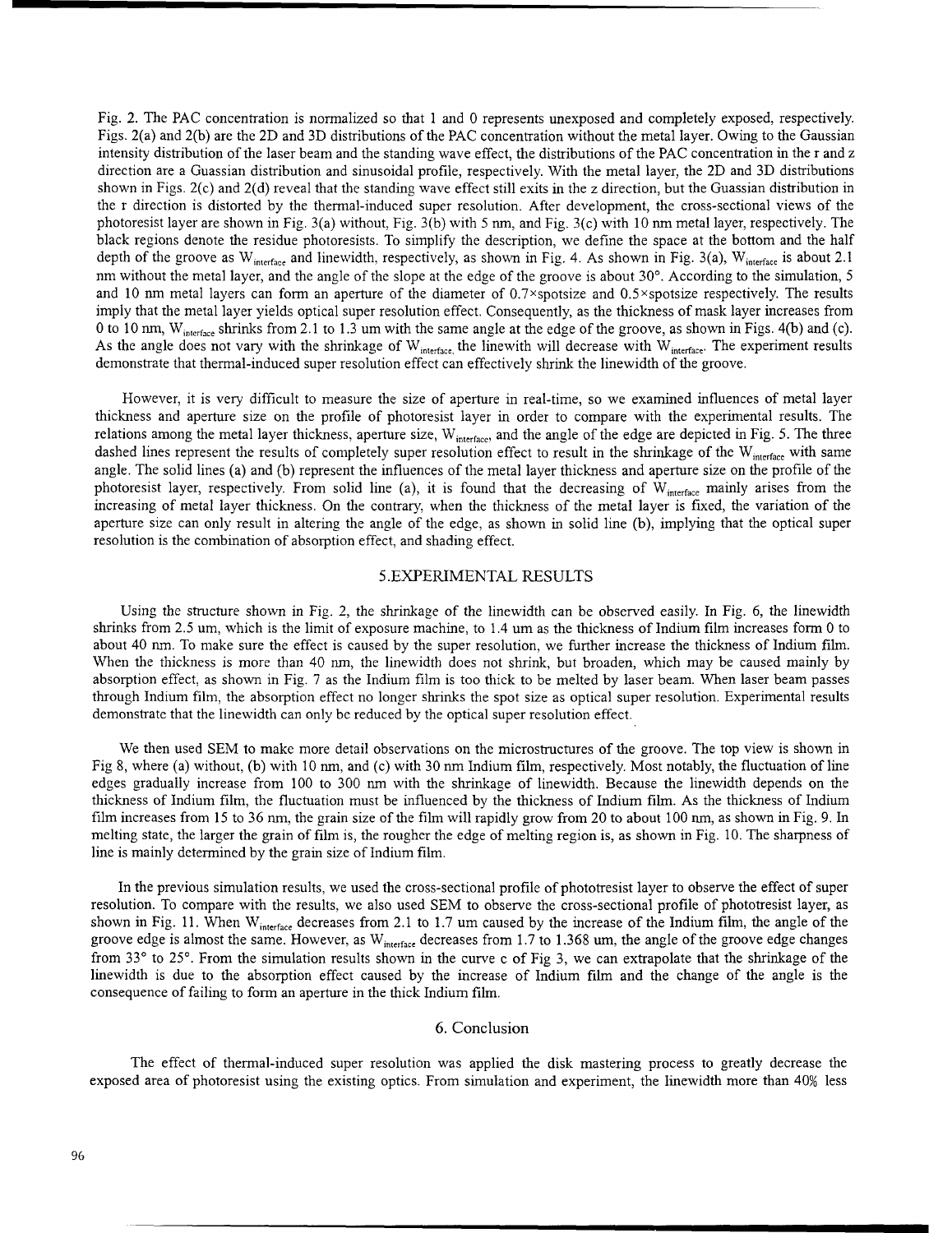than the diffraction limits defined by the laser-exposing machine limit was demonstrated. Further reductions of linewidths are feasible when shorter wavelength light source and higher NA optics are used in mastering system.

# 7. Reference

- 1) K. Yasuda, M. Ono, K. Aratani, A. Fukumoto, M. Kaneko: Jpn. Jap. Apl. Phys. 32, 5210(1993)
- 2) Jia-Reuy Liu and Hang-Ping David Shieh, Jpn. Jap. Apl. Phys. 37, 516(1998)
- 3) F. H. Dill et al., IEEE. Trans. Electron Device, ED-22, 445(1975)
- 4) C. A. Mark: Solid-state Science and Techol, 134 No. 1, 148 (1978)



Fig. 1. A metal layer (Indium) is deposited on the photoreisit layer

## Table 1. The experimental parameters

| Materiel of the mask layer              |           | Indium            |
|-----------------------------------------|-----------|-------------------|
| Thickness of the mask layer (nm)        |           | $0 - 30$          |
| Photoresist                             |           | AZ 6112           |
| thickness of the photoresist layer (nm) |           | 150-350           |
| development solution                    |           | AZ 300            |
| etching solution                        |           | HF:H,O,:H,O=4:1:1 |
| Evaporation Condition                   |           |                   |
| Pressure (torr)                         | $10^{-5}$ |                   |
| Current $(A)$                           | 125       |                   |
| <b>Exposure Condition</b>               |           |                   |
| Wavelength (nm)                         | 442       |                   |
| NA                                      | 0.5       |                   |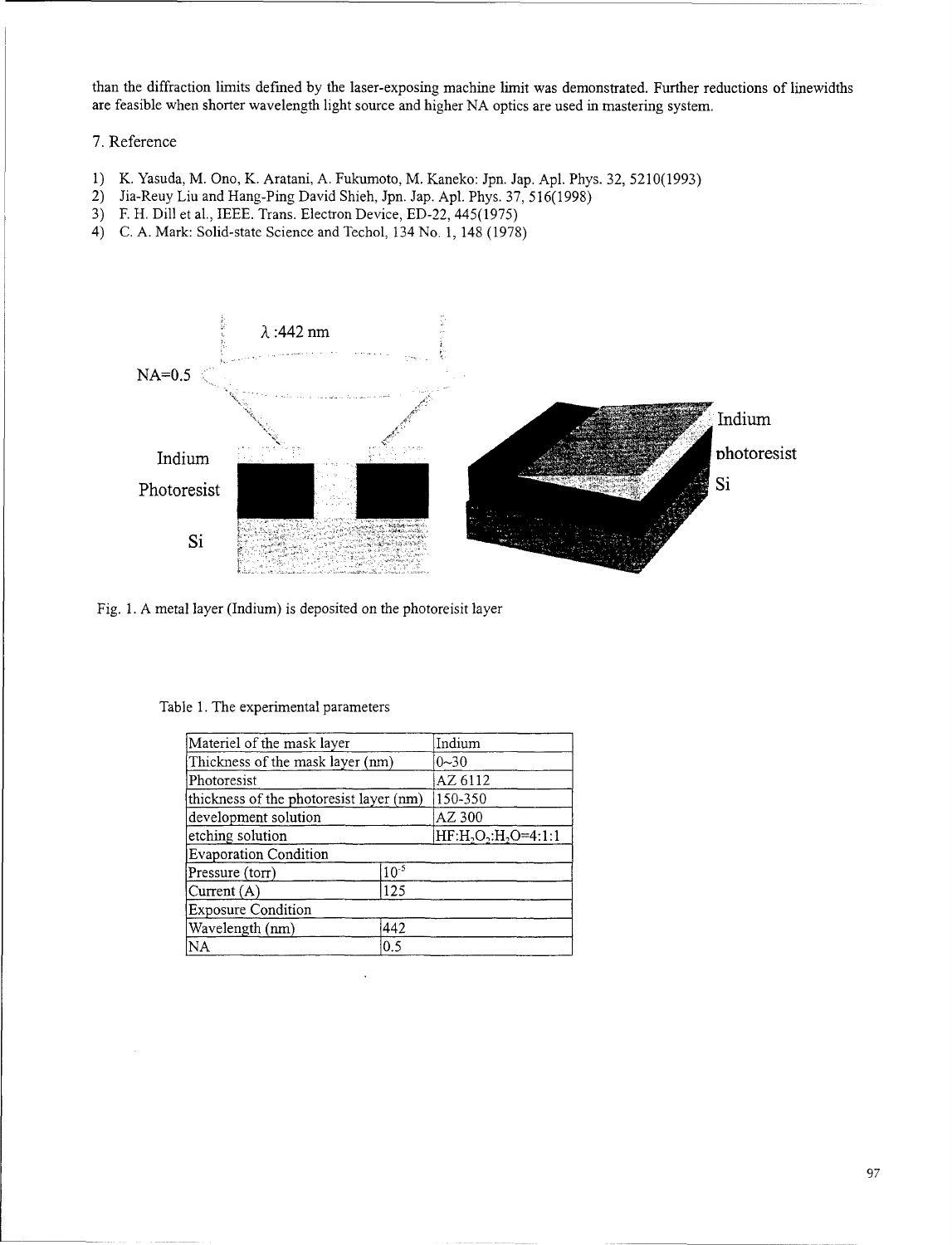

Fig. 2 After exposure, the distribution of **PAC** concentration on the photoresist layer. (a) **-(b)** without the mask layer, (c) **,(d)** with the mask layer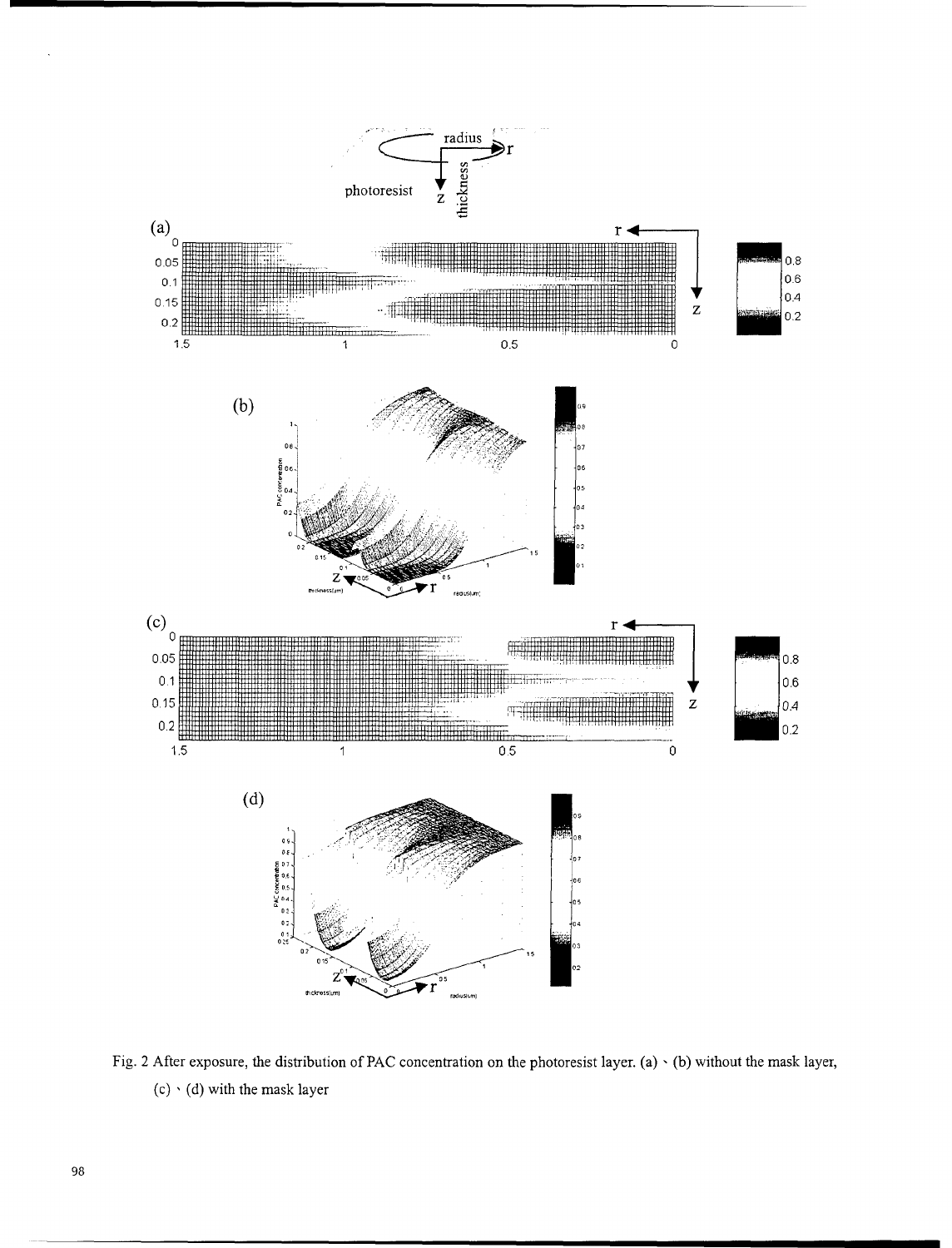

Fig. 3 After development, the profile of photoresist layer. (a) without, (b) with 5 nm, and (c) with 10 nm mask layer



Fig. 4 Definition of W<sub>interface</sub>, linewidth, and angle



Fig. 5 Relationship among the metal layer thickness, aperture size, W<sub>interface</sub> and the angle of the edge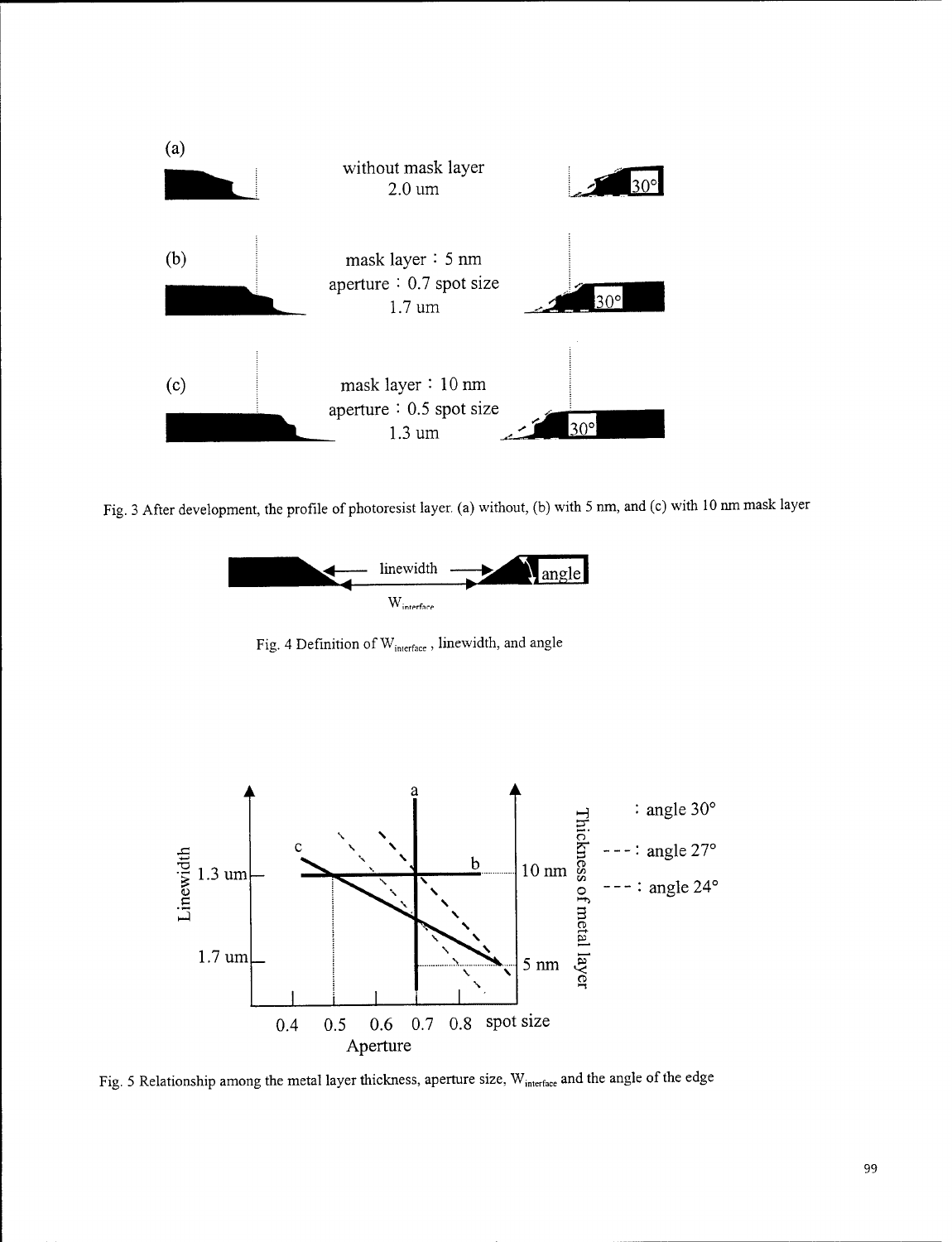

**Exposure Power Increase** 

Fig. 6 Linwidth as functions of the thickness of Indium film and different exposure power



Fig. 7 The difference between super resolution effect and absorption effect. (a) without the Indium film, (b) result of super resolution, and (c) result of absorption effect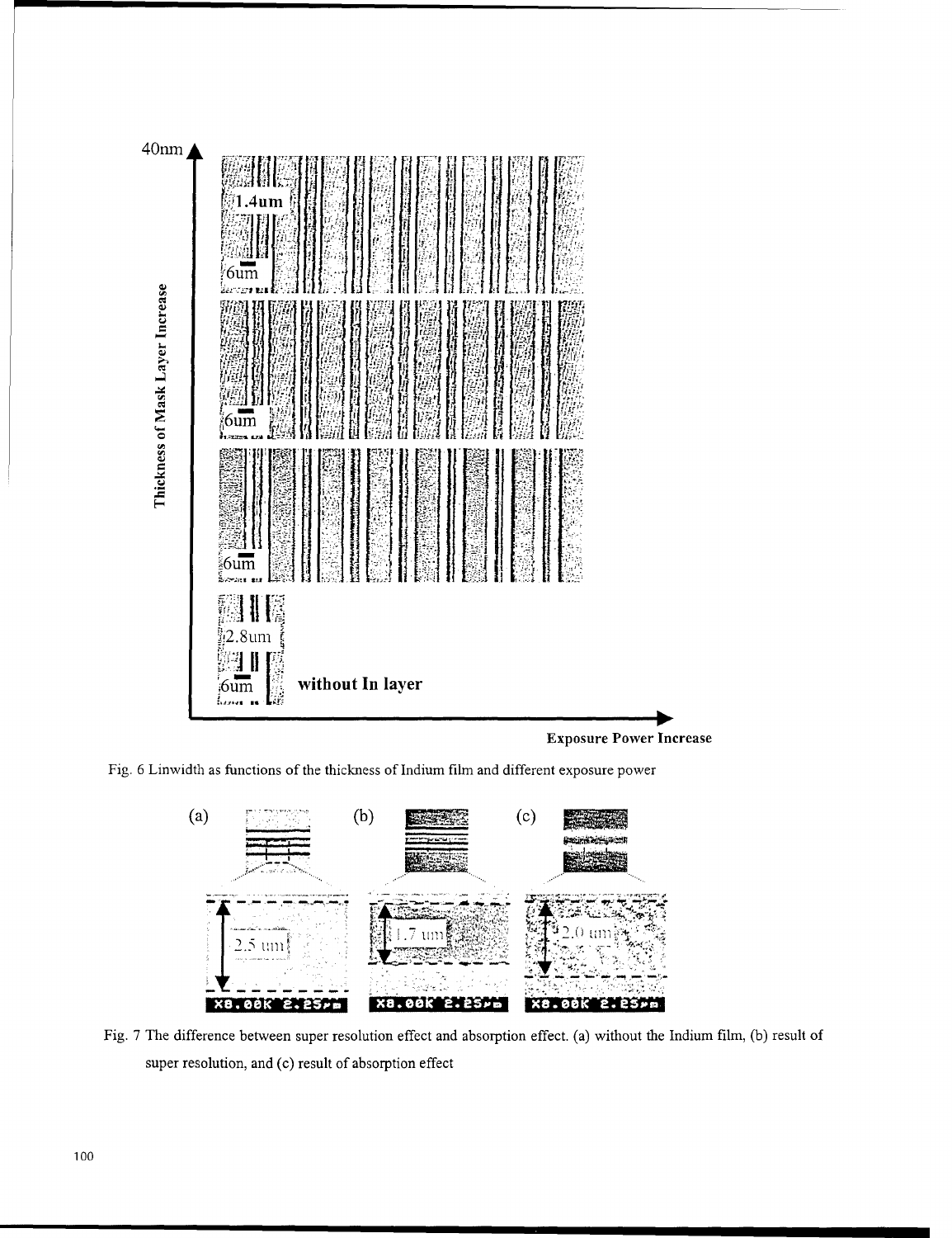

Fig. **8** The fluctuations of the line edge. (a) Without, **(b)** with 7nm, and (c) 3Onm Indium film